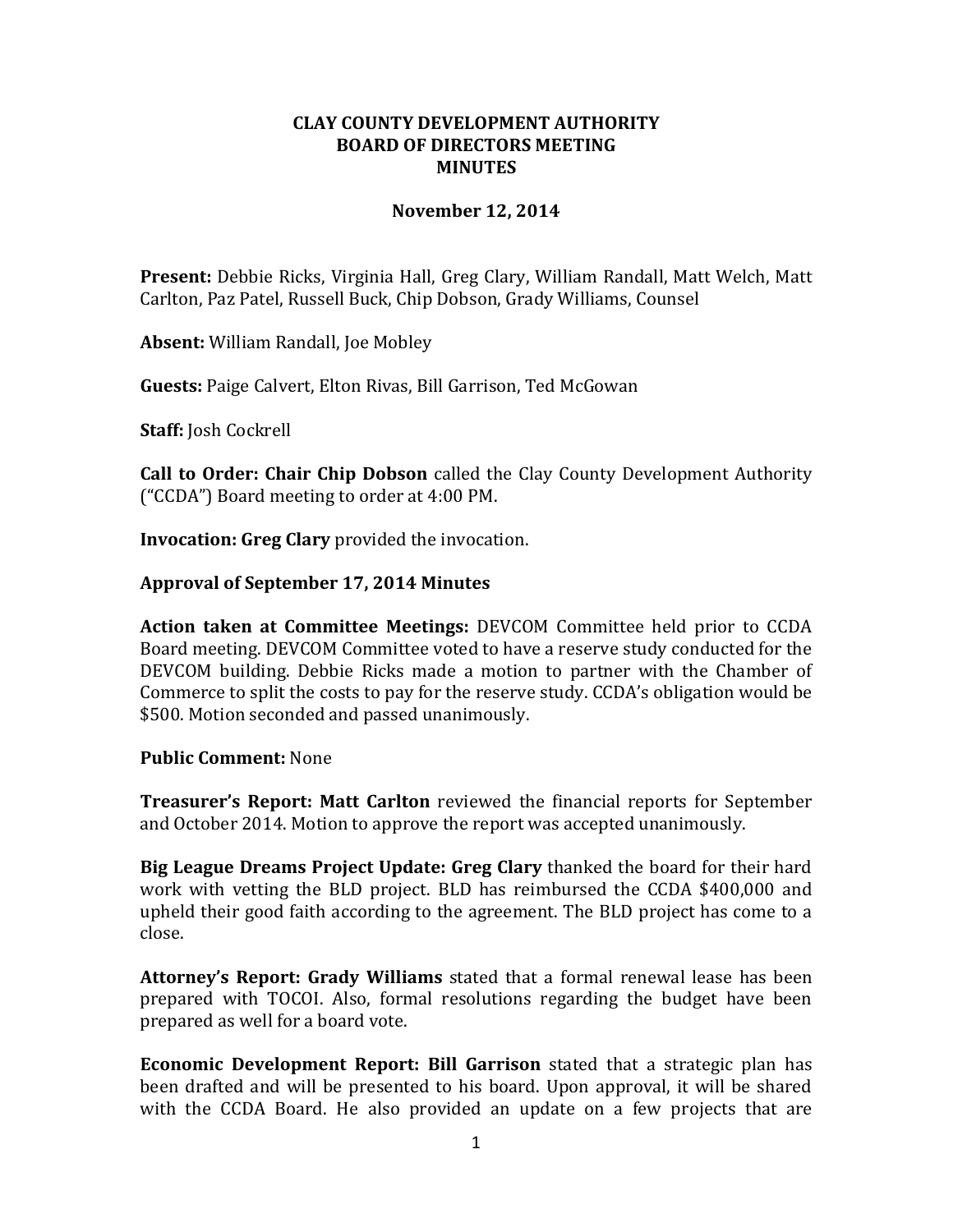interested in locating to Clay County. One of the companies, a Brazilian plastics company, will need significant upgrades to a building at Reynolds Industrial Park. Ted McGowan, on behalf of Reynolds, presented a request for \$250,000 to be lent to Reynolds and financed by CCDA to assist this company and incentivize their locating to Clay County. JaxUSA and Enterprise Florida are also putting together incentives to encourage this company to locate.

**Virginia Hall** made a motion for the CCDA to continue to explore a partnership with Reynolds Park on the opportunity to provide lending to them. Motion seconded and passed unanimously.

# **Old Business:** None

**New Business: Chair Dobson** presented two budget resolutions adopting the 2013-2014 amended budget to actual and the 2014-2015 budget. Virginia Hall made a motion to adopt the resolutions. Seconded and passed unanimously.

IGS's contract extension was presented for services through September 30, 2015. Virginia Hall made a motion to extend the contract. Seconded and passed unanimously.

**Staff Report: Josh Cockrell** shared with the Board that Camp Blanding has been awarded a grant for \$400,000 for 159 acres near the base as well as a \$40,000 grant for enhancing security. CCDA will be administering the grants. In addition, Rev. Randall has requested that the Board purchase a table for \$400 for the upcoming MLK Breakfast to be held in January 2015. Greg Clary made a motion to purchase a table to the event. Seconded and passed unanimously.

**Chair's Report: Chip Dobson** stated that CCDA Board members appointed to DEVCOM Committee are Russell Buck, Chip Dobson, and Matt Carlton. He then introduced Paige Calvert and Elton Rivas of CoWork Jax for a presentation on coworking.

Paige Calvert and Elton Rivas provided a presentation on CoWork Jax, the concept of coworking spaces, and current/expected trends. CoWork Jax is focused on continuing to grow in Downtown Jacksonville to maximize utility. Debbie Ricks asked what the next steps would be. If there was an interest to pursue a coworking space in Clay County, the CCDA should conduct a market feasibility study to determine whether the market could support it. Virginia Hal made a motion for the CCDA to issue an RFP for a feasibility study on a coworking space. Seconded and passed unanimously.

**Staff Report (continued): Josh Cockrell** stated that in lieu of time, he will have a future discussion with each board member regarding their perceptions of the strengths, weaknesses, opportunities and threats in order to provide a SWOT Analysis. After gathering the data, he will provide a full assessment.